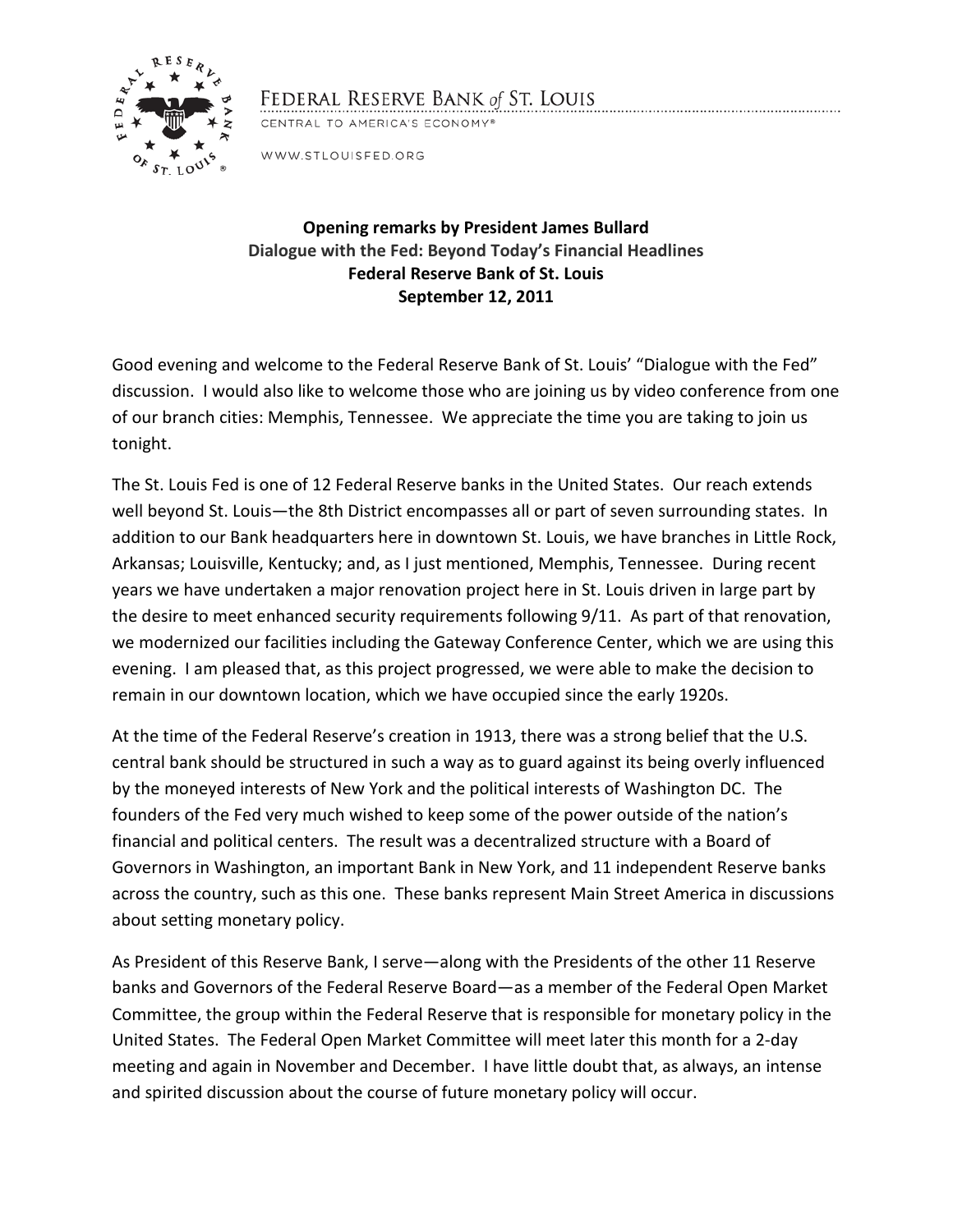One of the primary concerns for the FOMC and for the nation is the subpar performance of the U.S. economy during the first half of 2011. The July GDP report indicated that the recent recession was generally deeper than previously estimated and that growth since the recession ended in mid-2009 has been weaker than previously thought. This has raised the specter in the minds of some that the U.S. economy is about to return to recession. However, I think the most likely path for the economy going forward is one of modest, albeit unspectacular, growth, and that the chances of recession are only modestly higher than they were earlier this year.

And, while disappointing economic performance certainly makes the case for an aggressive monetary policy, the FOMC has in fact provided that aggressive policy. The federal funds rate, the main policy rate of the FOMC, has been near zero since December of 2008. The near-zero rate policy has been supplemented with an additional promise to keep the rate near zero at least through the middle of 2013, almost two more years. In addition, the Fed's balance sheet has been expanded to an unprecedented size as the Committee has authorized the outright purchase of agency mortgage-backed securities and, more recently, Treasury securities, with newly-created base money. In sum, the stance of monetary policy has been appropriately calibrated to try to meet, as best we can, the unusual macroeconomic circumstances.

Now, with further slowing in the economy, some call for further monetary accommodation. Let me stress that no decision has been made on this difficult question. However, should such a decision be made, I think it is time for the Committee to discard one-time policy changes with fixed end dates. The Committee in the past never contemplated announcing several hundred basis point moves to be completed at a date certain. Yet that is how the Committee behaves today.

Research indicates quite clearly that optimal monetary policy should continuously respond to ever-changing economic conditions. As the federal funds rate was set meeting-by-meeting before December 2008, so any future policy path should be state-contingent and not of premeditated size or duration. In addition, any policy path should be reviewed carefully and seriously at each meeting for possible adjustment given the incoming data. In short, optimal monetary policy is not a one-time action or event, but a rule that takes the state of the economy and maps it into a setting for a policy instrument. To the extent the Committee can return to this principle, monetary policy will come closer to delivering the best outcomes that can be achieved through this channel.

The current economy is challenging, but I have confidence in the U.S. economic system and the FOMC—its objectivity and the scholarship and dedication of all of its members. Those of us